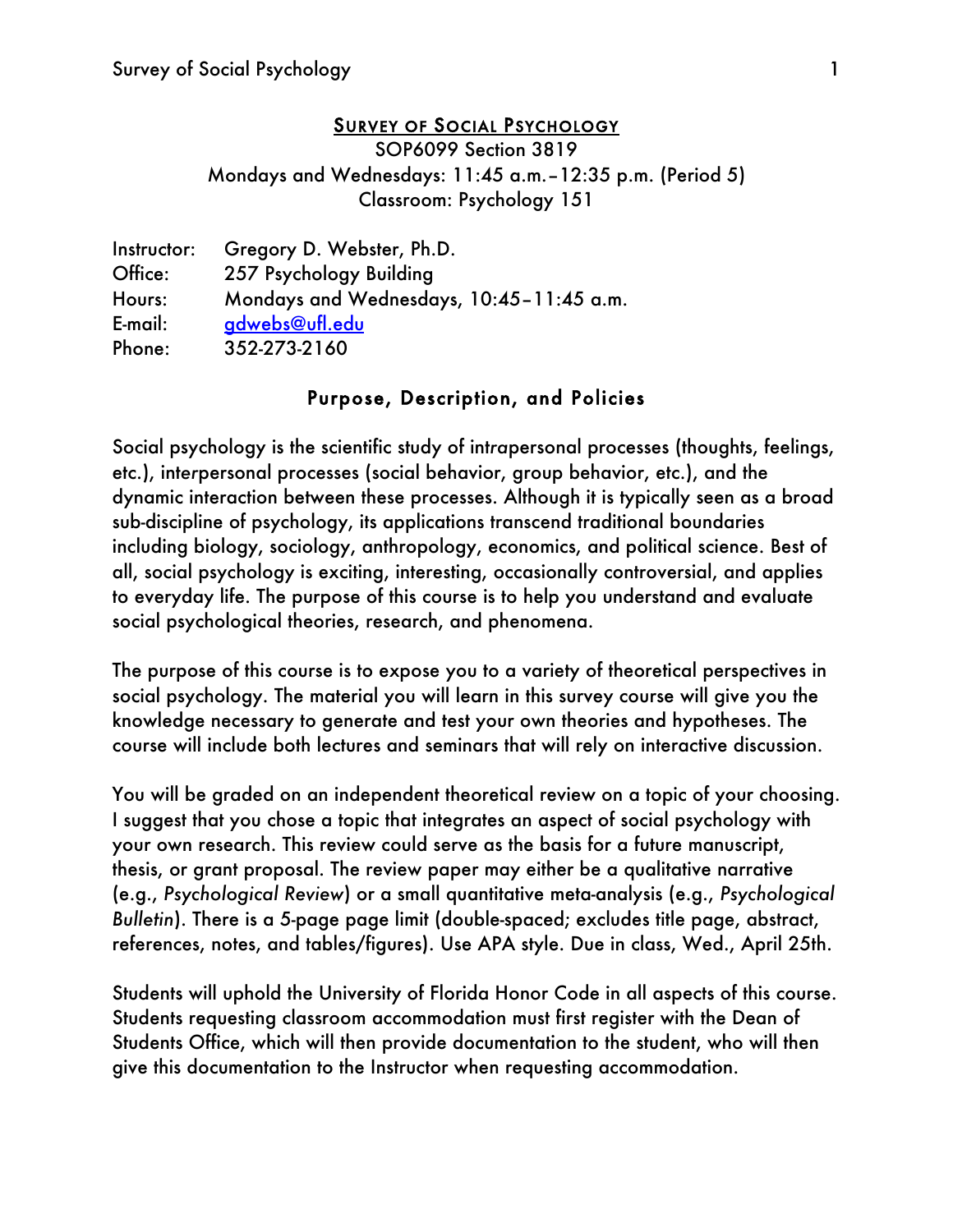| Date           | Day  | <b>Topic or Event</b>                                 | <b>Chapters</b> |
|----------------|------|-------------------------------------------------------|-----------------|
| Jan. 9         | Mon. | Discussion of Syllabus and Expectations               |                 |
| Jan. 11        | Wed. | Introduction to Social Psychology                     | 1               |
| Jan, 16        | Mon. | NO CLASS - MLK, Jr. Day                               |                 |
| <b>Jan. 18</b> | Wed. | Introduction to Social Psychology                     | 1               |
| Jan. 23        | Mon. | The Person and the Situation                          | $\overline{2}$  |
| Jan. 25        | Wed. | The Person and the Situation                          | $\overline{2}$  |
| Jan. 30        | Mon. | <b>Social Cognition</b>                               | 3               |
| Feb. 1         | Wed. | <b>Social Cognition</b>                               | 3               |
| Feb. 6         | Mon. | <b>Attitudes and Persuasion</b>                       | 5               |
| Feb. 8         | Wed. | <b>Attitudes and Persuasion</b>                       | 5               |
| Feb. 13        | Mon. | Social Influence                                      | 6               |
| Feb. 15        | Wed. | Social Influence                                      | 6               |
| <b>Feb. 20</b> |      | Mon. Love and Romantic Relationships                  | 8               |
| <b>Feb. 22</b> | Wed. | Love and Romantic Relationships                       | 8               |
| <b>Feb. 27</b> | Mon. | <b>Prosocial Behavior</b>                             | 9               |
| <b>Feb. 29</b> |      | Wed. Prosocial Behavior - PAPER TOPIC DUE             | 9               |
| <b>Mar. 5</b>  | Mon. | NO CLASS - Spring Break                               |                 |
| Mar. 7         | Wed. | NO CLASS - Spring Break                               |                 |
| Mar. 12        | Mon. | Aggression                                            | 10              |
| Mar. 14 Wed.   |      | Aggression                                            | 10              |
| Mar. 19        | Mon. | <b>Stereotyping and Prejudice</b>                     | 11              |
| <b>Mar. 21</b> | Wed. | Stereotyping and Prejudice - PAPER OUTLINE DUE        | 11              |
| Mar. 26 Mon.   |      | NO CLASS - Hurricane Conference                       |                 |
| <b>Mar. 28</b> | Wed. | NO CLASS - Hurricane Conference                       |                 |
| Apr. 2         | Mon. | Groups                                                | 12              |
| Apr. 4         | Wed. | Groups                                                | 12              |
| Apr. 9         | Mon. | <b>Social Dilemmas</b>                                | 13              |
| Apr. 11        |      | <b>Wed.</b> Social Dilemmas                           | 13              |
| Apr. 16        | Mon. | Sex, Murder, and the Meaning of Life                  | $1 - 3$         |
| Apr. 18        | Wed. | Sex, Murder, and the Meaning of Life                  | $4 - 6$         |
| Apr. 23        | Mon. | Sex, Murder, and the Meaning of Life                  | $7 - 9$         |
| Apr. 25        |      | Wed. Sex, Murder, and the Meaning of Life - PAPER DUE | $10 - 12$       |

# Schedule of Topics and Readings